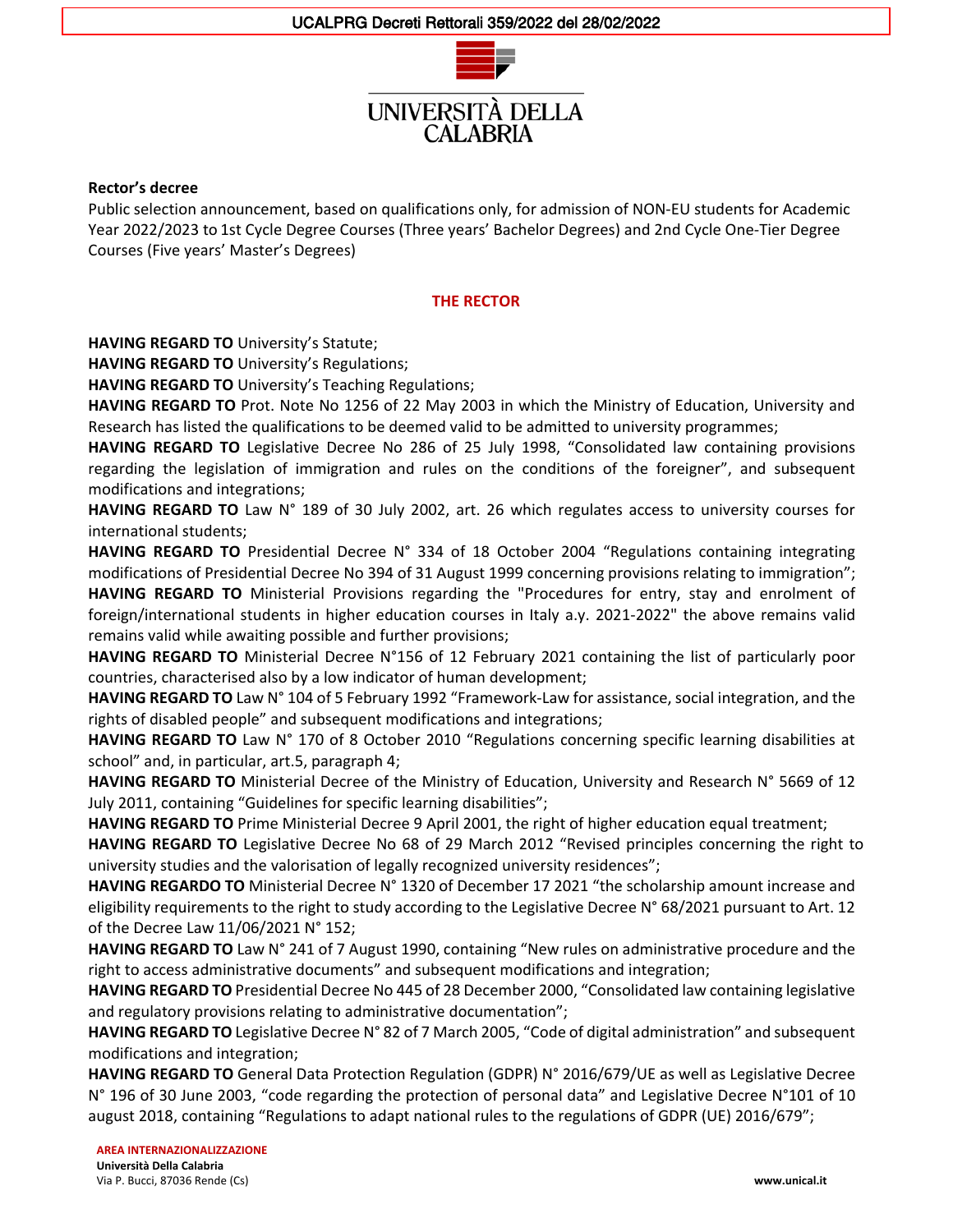

**HAVING REGARD TO** Ministerial Decree N°289 of 25 March 2021, concerning "General Guidelines for university planning 2021-2023";

**HAVING REGARD TO** communications from Departmental Councils, indicating the slots dedicated to non-EU students;

**CONSIDERING** the "Joint Action for the promotion of Italian Higher Education Abroad", adopted at the beginning of 2017 by the Ministry of Foreign Affairs and International Cooperation (MAECI) in conjunction with the Ministry of Education, University and Research (MIUR);

**CONSIDERING** that the Head of the Internationalization Division, Dr. Gianpiero Barbuto, guarantees the technical administrative regularity by approving this provision;

**HAVING REGARD TO** resolutions from the Academic Senate of 15 February 2022 and that of the Board of Directors of February 24, 2022, concerning the international students' early admission calls;

# **DECREES**

#### **Art. 1 - Announcement**

The University of Calabria announces a public selection **for NON-EU student's admission** to 1st Cycle Degree Courses (Three years' Bachelor Degrees) and 2nd Cycle One-Tier Degree Courses (Five years' Master's Degrees) for Academic Year 2022/2023. The slots available for each Degree Course are listed in annex C.

# **Art. 2 - Admission requirements**

All NON-EU students holding a secondary school qualification - obtained after at least 12 years' schooling and according to the provisions of Annex A to this call (to be considered as a reference before the new ministerial provision is published) can participate. Students who will get their qualification during the school year 2021/2022 can provisionally participate in the competition. Failure to obtain their qualifications will result in the applicants losing their right to enrol.

NON-EU students must apply for pre-registration according to the calendar for admission procedures at Universities for a.y. 2022/2032, published on the website [http://www.universitaly.it.](http://www.universitaly.it/) The pre-registration application is provisionally accepted by the Italian Diplomatic Missions if the student is attending the last year of secondary school and is about to do the final exam.

For more information on the pre-registration procedure at the Italian diplomatic missions, please see:

- <http://www.studiare-in-italia.it/studentistranieri/>
- <http://vistoperitalia.esteri.it/home/en#BMQuestionario>

Registration for the entry test to the One-Tier Master's Courses in Building Engineering and Architecture, and Primary Teacher Education takes place according to the procedures outlined on the portal [http://www.universitaly.it.](http://www.universitaly.it/) The entry test will take place at the University of Calabria in September 2022 (the interested students will be notified of the exact date in time).

Absent applicants will lose their right to register to the respective Degree Course for a.y. 2022/2023.

#### **Art.3** - **Declaration of Value**

After enrolment, applicants will have to submit to the International Division, Welcome Office service, Via Savinio – Residential Centre area, within the first exam session of a.y. 2022/2023, their qualification with its official translation into Italian, authenticated by the Italian Diplomatic Mission in charge of their territory or endorsed with Apostille. Moreover, they have to present the Declaration of Value, issued by the Italian diplomatic mission in charge of their territory or, **as an alternative**, the certification issued by ENIC-NARIC centres (www.enicnaric.net) in Italian or in English, such as the Statement of Comparability of foreign qualifications issued by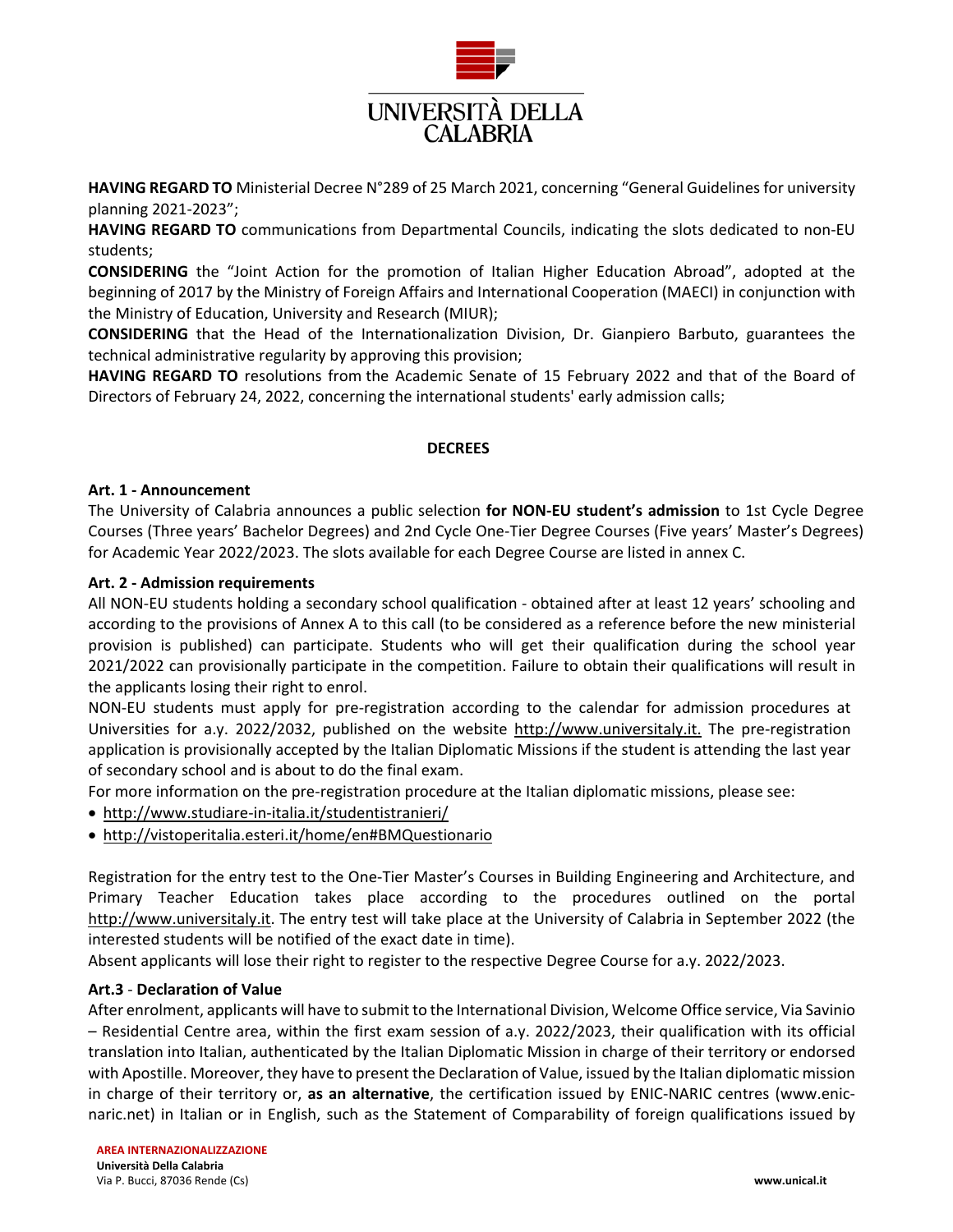

CIMEA within 02/28/2023. Failure to submit the abovementioned documents by the deadline will result in career operations and the possibility of taking exams being stopped.

Career operations will be available again after submitting the abovementioned documents.

# **Art. 4 - How to apply**

In order to participate in this selection, aimed at getting early admission to one of the three years' Bachelor Degrees or the five years' Masters' Degrees, applicants, under penalty of exclusion from the selection process, must correctly fill in all the parts of the on-line application form on the website<http://www.unicaladmission.it/> and upload the documents required. Applications must be submitted within 23:59 (Italian time) of 14 April 2022.

# **Art.5 - Admission**

The slots for three years' Bachelor Degrees and for five years' Master's Degrees will be assigned according to merit rankings established for each Degree Course, consistently with the criteria provided by each department and based on the slots reserved to international students. If two applicants obtain the same score, the younger will prevail.

Applicants holding an appropriate position in the merit ranking, according to the number of slots available in each Degree Course, will be declared winners.

The winners appearing in the merit rankings published on the website<http://www.unicaladmission.it/> will receive on their personal email address provided in the application form the enrolment process and terms.

# **Art.6 - Enrolment**

The enrolment process is finalized through https://unical.esse3.cineca.it clicking on *menu* -> *registrar's office* - > *admission test*, paying a 16.50 euro registration fee, which must be done within the enrolment deadline that will be available once the merit rankings list are published. Payments made with methods other than those indicated do not constitute proof of completed registration, nor do they give the right to refund.

Enrolment carried out before obtaining the admission qualification is to be considered 'under condition'; To take advantage of educational services and *diritto allo studio* benefits, it is mandatory to provide the data relating to graduation by 11/30/2022. Failure to obtain the admission qualification within the aforesaid deadline will result in the applicant's enrolment withdrawal and losing any benefits acquired.

**Early enrolment procedure in the chosen Degree Course must be done within 06/30/2022. Failure to enrol within the previously mentioned terms and conditions will lead to the applicants losing their right to enrol in the chosen Degree Course.**

#### **Art. 7** - **Early admission from waiting list**

Any slots remaining vacant after the acceptance procedure mentioned in art.6 will be assigned from the waiting list on the relevant ranking.

Applicants will be declared 'winners from waiting list' if they appear in an appropriate position in the ranking according to the slots left for each Degree Course.

Winners from waiting list appearing on the merit rankings published on the website <http://www.unicaladmission.it/,> must follow the acceptance and enrolment procedure established in art. 6.

## **Art. 8 - Scholarships and Services**

Applicants enroled at the University of Calabria can participate in the competition for the allocation of scholarships and services (board and lodging), taking into account the available resources, according to the provisions of "**Bando di concorso per l'assegnazione dei benefici e dei servizi del diritto allo studio A.A. 2022/2023**", available on the website www.unical.it/cr. starting from the month of June 2022.

#### **Art. 9 - Tuition fees**

Selected applicants will have to pay tuition fees according to annex B.

#### **Art. 10 - Italian language test**

#### **AREA INTERNAZIONALIZZAZIONE**

**Università Della Calabria** Via P. Bucci, 87036 Rende (Cs) **www.unical.it**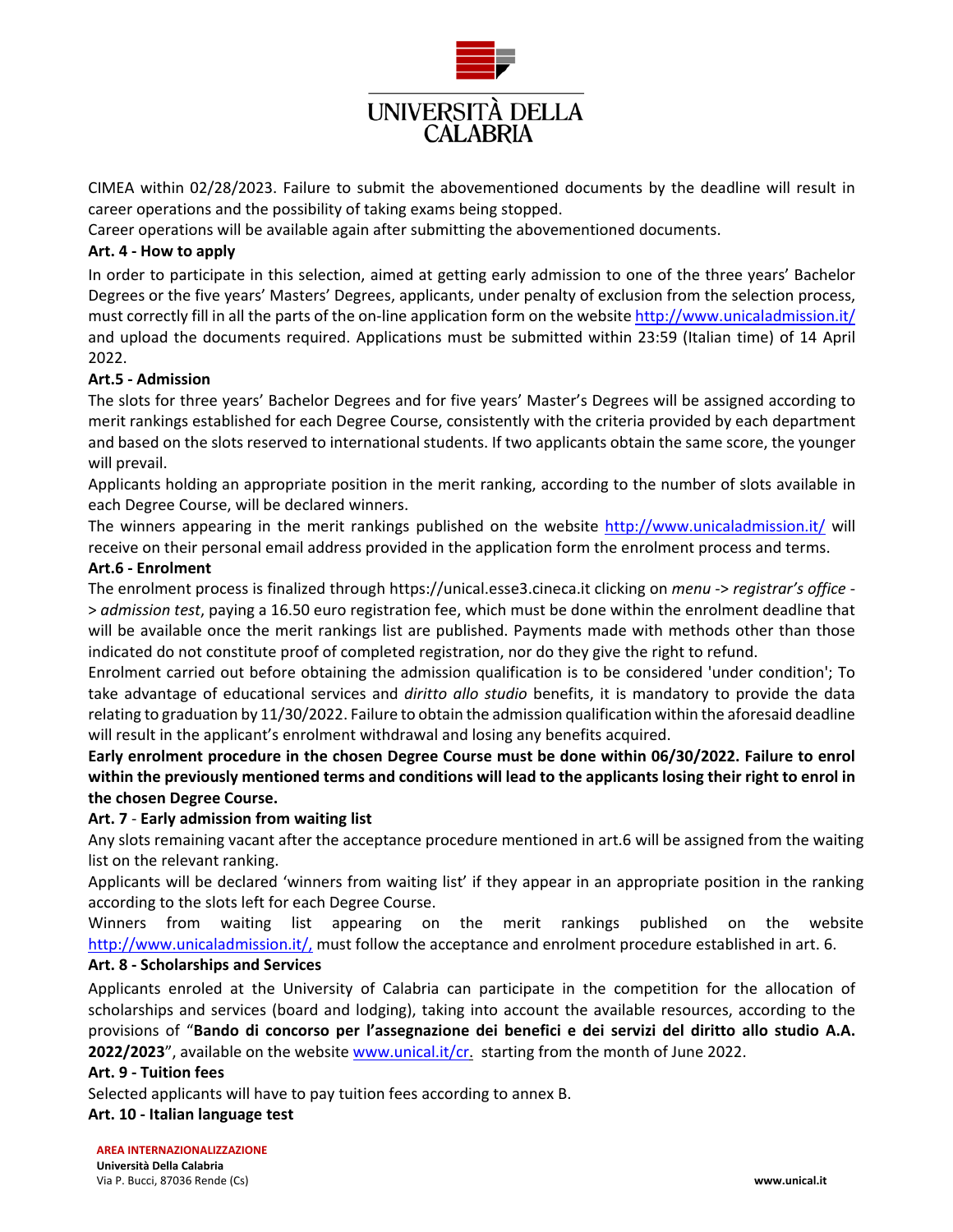

An Italian language and culture online course will be held before all students eligible for enrolment arrive at the University. These students will receive detailed information regarding the start of the course after the merit rankings' publication.

#### **Art. 11 - Person in charge of the procedure**

The person in charge of the procedure for this call is Dr. Gianpiero Barbuto.

#### **Art. 12 - Verification**

The declarations are verified by the University's administrative personnel. In case of verified untrue declaration, art.71 of Presidential Decree n° 445 of 2000 shall apply.

# **Art. 13 - Privacy Policy**

The Data Controller is Università della Calabria

The Data Protection Managers are Dr. Gianfranca Russo (email: servizididattici@unical.it) and Dr. Gianpiero Barbuto (email: welcomeoffice@unical.it).

The Data Protection Officer is Atty. Sergio Niger (email: rpd@unical.it).

The data will be processed for institutional purposes and in compliance with Regulation (EU) 2016/679, as well as with legislative Decree No 196/2003. For further information, please see Appendix.

> THE RECTOR Nicola LEONE

*Digitally signed document pursuant to the Digital Administration Code and related regulations.*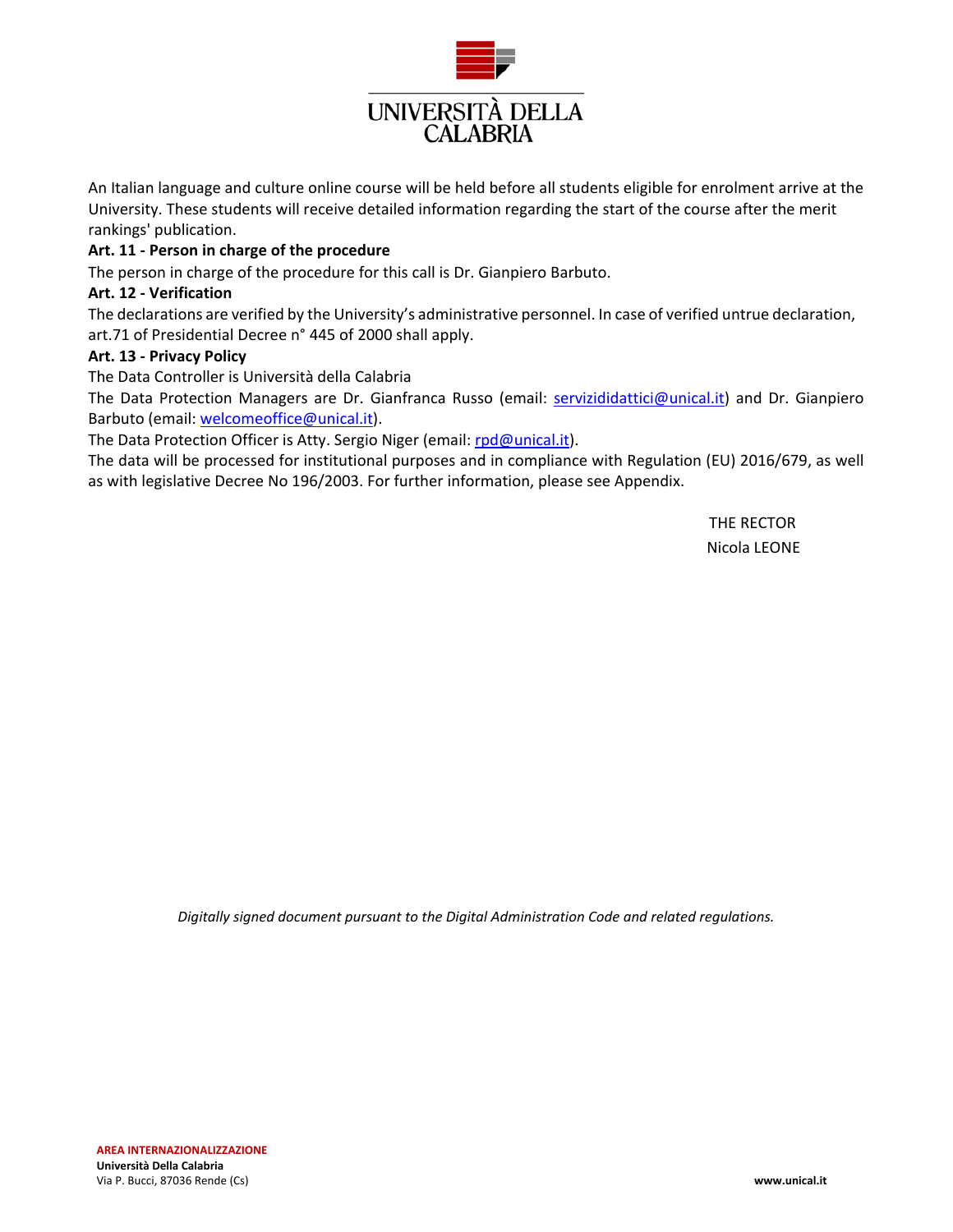

# **Appendix**

# **Notice in pursuance of art. 13 of Regulation (EU) 2016/679 (GDPR)**

This notice constitutes an obligation provided for in Regulation (EU) 2016/679, General Data Protection Regulation (hereinafter referred to as GDPR), that, in pursuance of art.13, stipulates that data subjects must receive the necessary information and that their personal data must be processed in a correct and transparent way. This notice is addressed to those who work at Università della Calabria.

**Data Controller:** Università della Calabria**.**

**Data Protection Manager:** Dr. Gianpiero Barbuto, Head of International Division (email: welcomeoffice@unical.it);

**Data Protection Manager:** Dr. Gianfranca Russo, Head of Organisational Unit for Educational Services at Università della Calabria (email: servizididattici@unical.it);

**Data Protection Officer:** Atty. Sergio Niger (email: rpd@unical.it).

# **Purposes and legal references for processing data**

The processed data, provided upon request to participate in the competition for admission to degree courses or, after this stage has been completed, upon enrolment and during the education path until the final graduation exam takes place, are collected and used within the limits set by laws and regulations or treaties, for institutional purposes. It is hereby specified that data are processed according to the general principles of lawfulness, transparency, fairness, accuracy, minimization, confidentiality and integrity in pursuance of art. 5 GDPR and that they will be processed exclusively to carry out administrative and educational activities. The University can also process personal data for statistical and scientific purposes, as well as to favour the analysis and improvement of activities and services related to teaching, research and the right to study.

#### **Processing methods and data subjects**

The personal data requested and acquired are collected and processed, both in paper and with digital (ICT) tools, for purposes related to the University's institutional activities.

In order to calculate fees and taxes, the University accesses the income data of the student's family. The data are mostly processed by means of ICT systems in order to calculate taxes and tuition fees.

The data are also communicated to the Public Bodies that provide supervision (for example, Agenzia delle Entrate, INPS, Guardia di Finanza and Questura).

Any sensitive and/or legal data will be processed in compliance with GDPR and with the Regulation for sensitive and legal data of Università della Calabria.

Providing some personal data (surname, name, residence, tax code, e-mail) and the submission of copies – even digital – of some documents (e.g. passport, residence permit, qualifications held) is necessary to establish a relationship between the student and the University. This submission is, therefore, mandatory. Failure to submit these data will make it impossible for the University to establish the relationship and the relevant administrative procedure.

#### **Data Subjects' Rights**

Data subjects have the right to ask the Data Controller, in the cases provided for, to access their personal data, correct or delete them, limit the processing of their data or to oppose the processing (art 15 and subsequent articles of GDPR). They exercise these rights by writing to the Data Controller. If you are a minor, before communicating your data to the University, you must read the notice carefully with your parents or someone in their place. A more detailed **notice** is available at the address [unical.it/privacy.](https://www.unical.it/portale/ateneo/privacy/)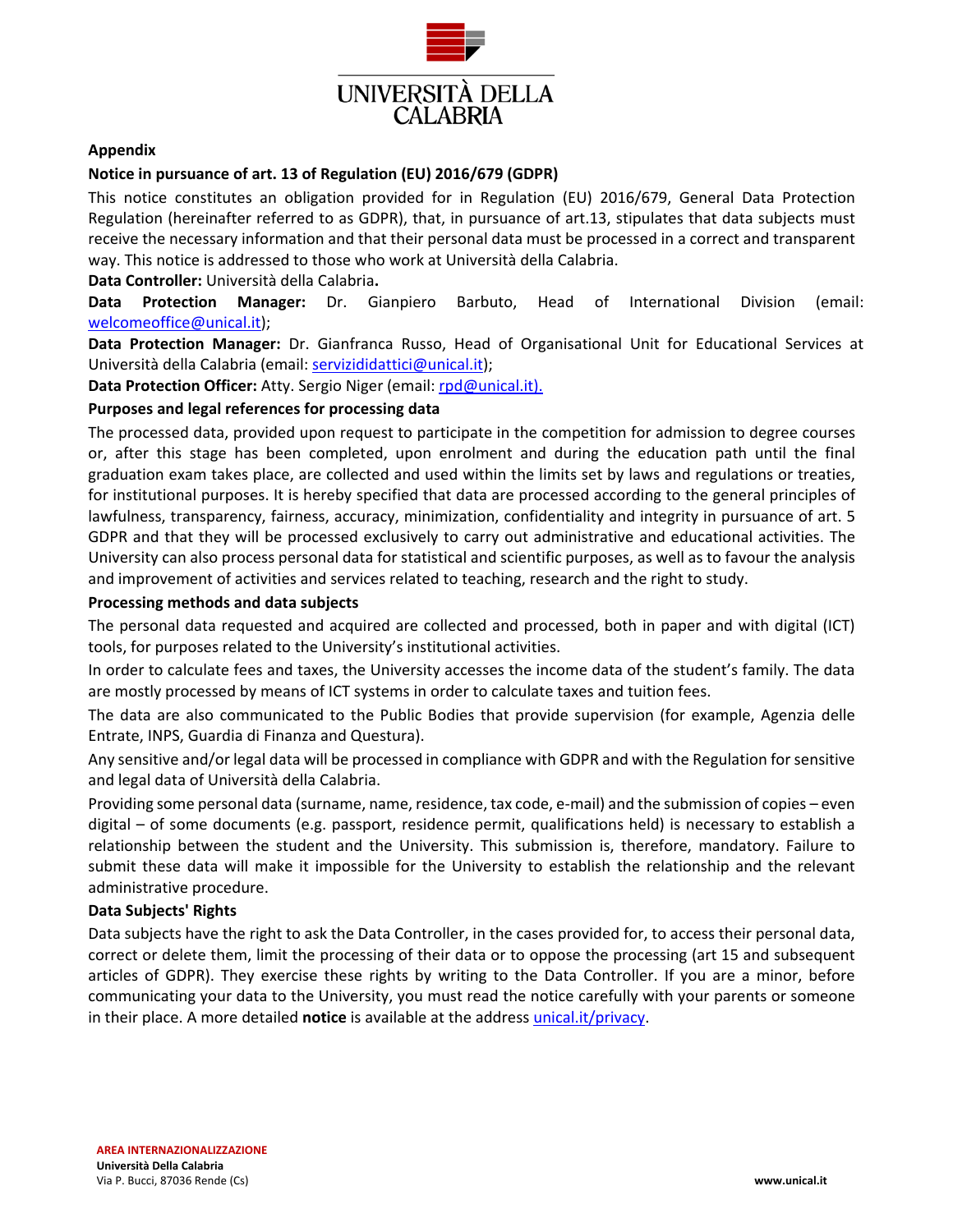

# **ANNEX - A**

Ministerial provisions concerning the "Procedures for entry, stay and enrolment of foreign/international students in higher education courses in Italy"

**(As a reference, before the new ministerial provision is published)**

**Foreign qualifications valid for admission to higher education institutions**

# **1. QUALIFICATIONS OBTAINED AT THE END OF A PERIOD OF SCHOOLING OF AT LEAST 12 YEARS**

These qualifications are valid for admission to degree courses and to one-tier Master's degree courses at Italian Universities and at first-level academic Diploma courses at AFAM institutions, provided that they allow access to a similar course to the one applied for in Italy at the Universities of the country whose legislation they are governed by. These qualifications allow the continuation of studies in the Italian higher education system, if they have been achieved after at least the last two years of attendance with a positive outcome in the foreign education system. Higher education institutions will be responsible for carrying out this assessment by taking into account the whole education path, in line with current national and international regulations.

Italian higher education institutions will still be allowed to request additional admission requirements, in line with their own regulations and with the selected Degree Course.

In calculating the twelve years, a **pre-school year** may be considered, where applicable and officially recognized as an integral part of the national curriculum, on condition that attendance at this year is mandatory and the syllabus provides for the teaching of reading and writing of the language of that country and the first elements of arithmetic.

# **2. QUALIFICATIONS OBTAINED AT THE END OF A PERIOD OF SCHOOLING OF LESS THAN 12 YEARS**

In order to compensate for the missing years of schooling, in case of qualifications obtained after a period of schooling of less than 12 years, higher education institutions may alternatively request:

1. An academic certificate showing that all examinations provided for have been passed for the first year of university studies in the case of a local school system of 11 years, or an academic certificate showing that all examinations provided for have been passed for the first two academic years in the case of a local school system of 10 years.

2. An official Italian or foreign qualification of post-secondary studies, whose subject must be similar to the selected programme, obtained at a non-university higher Institute, corresponding to a one-year period in the case of a local school system of 11 years, or to a two-year period in the case of a local school system of 10 years. 3. Certifications from other Italian universities related to preparatory courses (foundation courses), which compensate for the missing years of schooling.

4. Certifications related to preparatory courses (foundation courses), also for periods of less than one academic year, which confer the appropriate knowledge, skills and competences in order to attend the selected programme of study within the same institution.

The abovementioned additional and complementary certifications for secondary school obtained with less than 12 years of schooling allow, in Italy, only for enrolment in the first academic year and cannot be further evaluated for enrolment with shortening of the course, in order to avoid double assessment of the same qualifications.

# **3. QUALIFICATIONS ISSUED BY UNIVERSITY INSTITUTES OF ECCLESIASTIC STUDIES LOCATED IN ITALY AND APPROVED BY THE HOLY SEE**

These qualifications must be endorsed only by the competent ecclesiastical authorities and duly legalized by the Prefettura in Rome (Ufficio Bollo).

Applicants in possession of the qualifications thus endorsed and legalized, must submit to the University or to the relevant diplomatic mission a photocopy of the qualification and submit the original after admission tests, upon registration.

# **4. US HIGH SCHOOL DIPLOMA**

Students holding the qualification of High School Diploma (HSD) who have passed at least three US "Advanced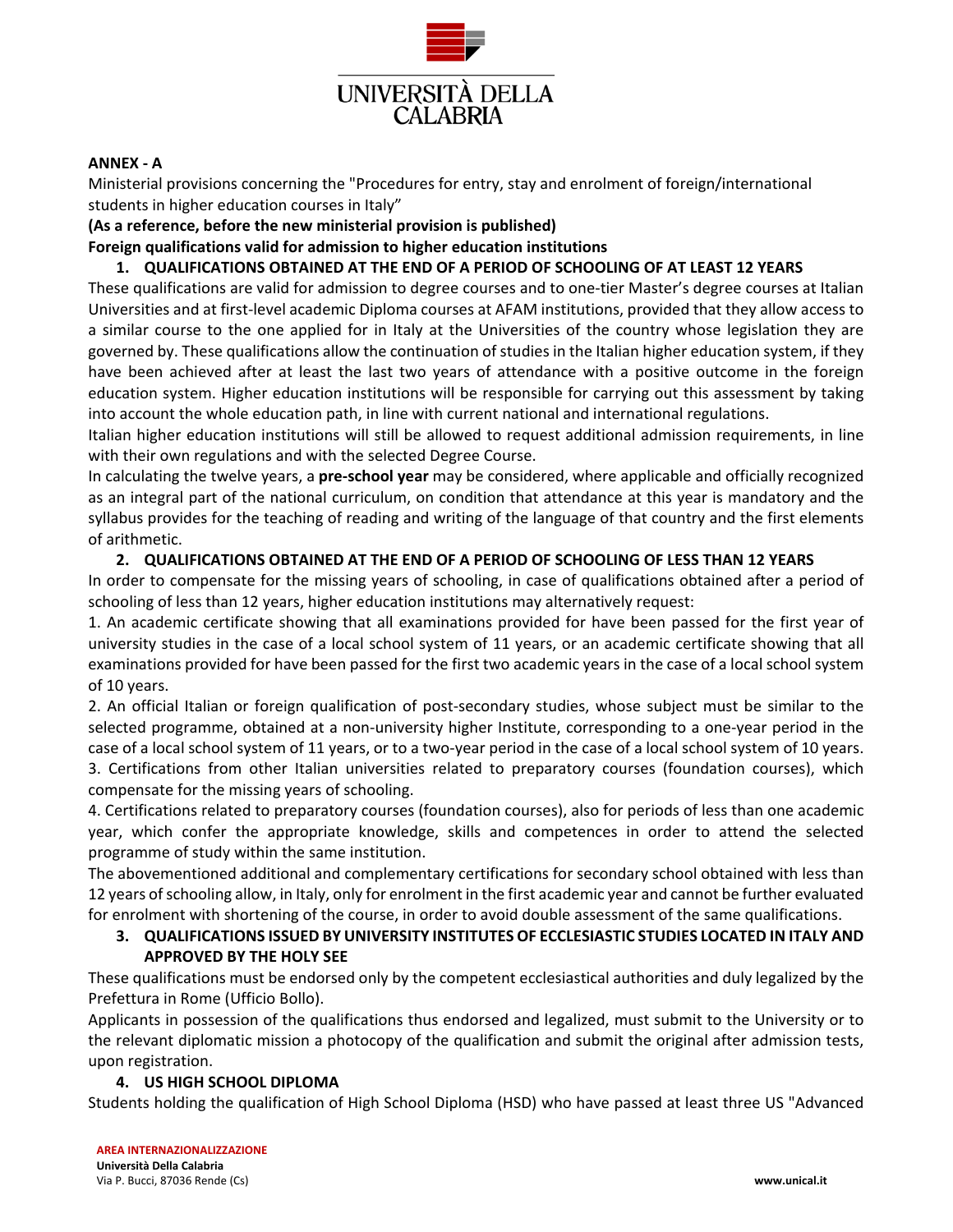

Placements" (APs) with a score of 3 to 5, in three different subjects related to the university programme in which they wish to register are allowed to enrol in the first academic year. The presence of an "AP" in Italian will be compulsory only for students with foreign citizenship.

The "AP" in Italian will not be valid for this purpose in the case of students with Italian citizenship or in the case of enrolment in courses taught entirely in English. These qualifications allow the continuation of the studies in the Italian higher education system, provided that they have been achieved during at least the last two years of attendance, with a positive result, in the foreign education system. It will be the responsibility of higher education institutions to evaluate the qualifications by taking into account the whole education path, in line with current national and international regulations.

Students with a High School Diploma qualification may also be enrolled, provided that it is followed and integrated by two complete years of further "College" programme (Associate degree), or by a full year of further "College" programme whose completion allows transition to the second year and if they have passed four different "Advanced Placements" (APs), as long as they are obtained in subjects relevant to the selected university programme.

This enrolment will be possible even if the education path following the attainment of the High School Diploma is attended at university institutions in a third country. In this case, the competent academic bodies of Italian higher education institutions will evaluate the whole congruity of the path, whose duration cannot, however, be of less than one year.

# **5. UK QUALIFICATIONS**

UK qualifications allow for enrolment if they certify the student has passed at least three subjects -relevant to the selected programme - at an advanced level (A level). The presence of an A level in Italian will be required only for students with foreign citizenship, therefore it cannot be considered among the three A levels required in the case of students with Italian citizenship or in the case of enrolment in programmes taught entirely in English.

A combination of 3 different subjects between A level and Cambridge Pre-U Principal Subjects can also be considered. The Cambridge Pre-U Diploma, composed by 3 Principal Subjects + Global Perspective and Research, can be considered by higher education institutions as an alternative to the 3 A levels for access to the first cycle. It is understood that an A level or a Pre-U Principal Subject in Italian will be required only for students with foreign citizenship, therefore they are not required in case of students with Italian citizenship or in case of enrolment in programmes taught entirely in English.

The final Diplomas issued by the British Schools listed in Annex 2 - paragraph 3 are valid for enrolment in Italian universities in accordance with the specific conditions set out in the agreements between Italy and Great Britain. Scottish qualifications allow enrolment if they certify the student has passed at least three Advanced Highers or, alternatively, 2 Advanced Highers and at least 4 Highers.

# **6. GREEK QUALIFICATIONS – "APOLITYRION"**

These qualifications allow for enrolment only if they are obtained with a minimum average passing grade of 10 out of 20. Candidates must also have obtained a certificate of academic eligibility called "VEVEOSSI PROSVASSIS". Only those who prove they have achieved Apolityrion before 1999 and can furnish proof that they resided in Italy during the 1999/2001 triennium can be exempt from this certificate of eligibility. This three-year period coincides with the transitional period established by the recent Greek legislation for the achievement of the aforementioned certificate within a regularisation procedure.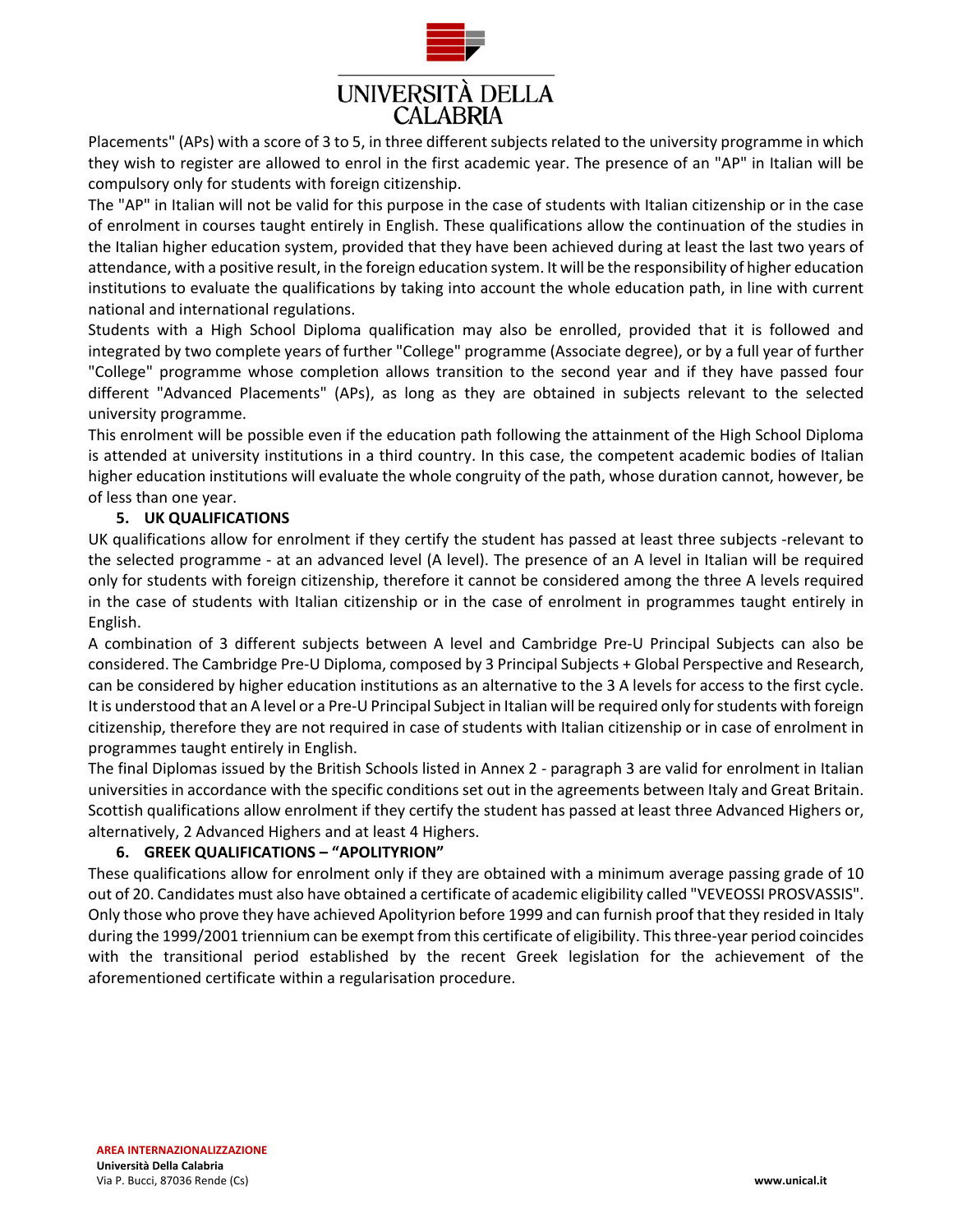

#### **ANNEX B – The contribution due from an international student**

- The amount foreseen in the agreement;
- In the absence of explicit indications of the agreement based on the ISEE-U *parificato* certification;
- **In the case the ISEE-U** *parificato* **is not available, the tuition fee payment is of 1,000.00 euros, to be paid later in instalments of which 16.50 euros at the time of enrolment;**
- **Pay only 16.50 euros students who benefit from the scholarship of the Italian Government, within programmes of cooperation and development and in the framework of cultural and scientific intergovernmental agreements and relevant periodic executive programmes. After the first academic year, the exemption is subject to the renewal of the scholarship by the Ministry of Foreign Affairs;**
- Pay only 16.50 euros students coming from one of the particularly poor Countries, whose list is established yearly via decree by MIUR (Ministry of Education, University and Research) which adopts the provisions under art.13, paragraph 5, of D.P.C.M. (Decree of President of the Council of Ministers) 09/04/2001, and subsequent modifications. According to this decree, for these students, "the assessment of the economic condition is based on a certification of the Italian representation in the Country of origin which certifies that the student does not belong to a family notoriously of high income and of high social status." The abovementioned exemption can be extended to the legal duration of the Degree Course, with a possible extension of one year;
- Students who benefit from the scholarship "*Bando di concorso per l'assegnazione dei benefici e dei servizi del diritto allo studio A.A. 2022/2023*", according to art. 8 are exempt from paying the contribution due.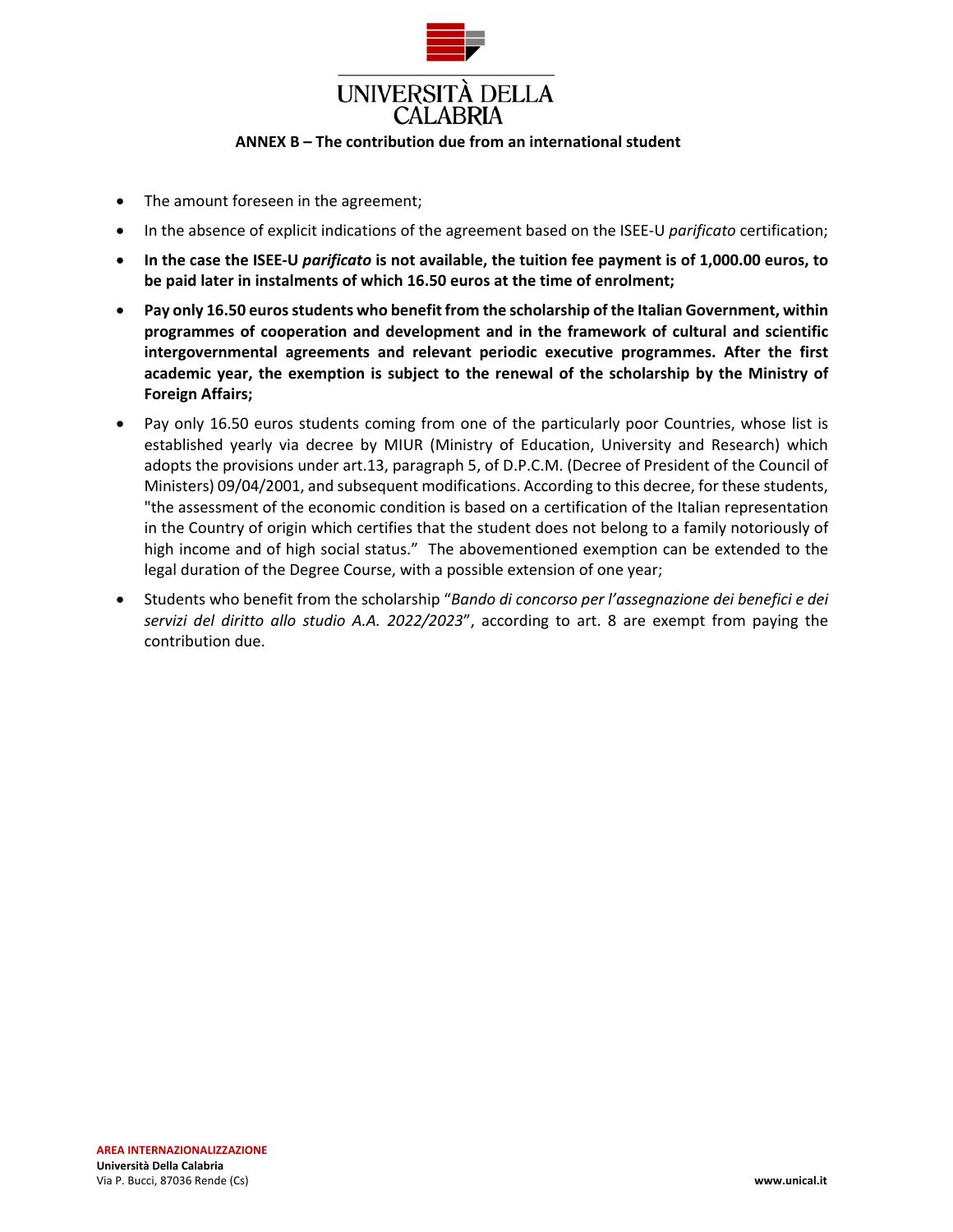

# **ANNEX C**

# **N° Slots available for three years' Bachelor Degree and five years' Master's Degree Courses**

| <b>DEPARTMENT</b> | Course       | <b>COURSE</b> | <b>DEGREE COURSE DENOMINATION</b>                        | <b>SLOTS</b>    | <b>RESERVED SPOTS FOR THE</b> |
|-------------------|--------------|---------------|----------------------------------------------------------|-----------------|-------------------------------|
|                   | <b>Type</b>  | <b>CLASS</b>  |                                                          | <b>AVAILABL</b> | <b>MARCO POLO PROGRAMME</b>   |
|                   |              |               |                                                          | Ε               |                               |
| <b>DIBEST</b>     | L            | $L-13$        | Biology - 0731                                           | 5               |                               |
| <b>DIBEST</b>     | L            | $L-32$        | Natural and Environmental Sciences -                     | 5               |                               |
|                   |              |               | 0810                                                     |                 |                               |
| <b>DIBEST</b>     | L            | $L-34$        | Geological Sciences - 0730                               | 5               |                               |
| <b>DIBEST</b>     | L            | L-13&L-       | Technology in Biological Sciences - 0724                 | 5               |                               |
|                   |              | 2             |                                                          |                 |                               |
| <b>CTC</b>        | L            | $L-27$        | Chemistry - 0728                                         | $\overline{7}$  |                               |
| <b>DICES</b>      | L            | $L-12$        | Linguistic Mediation - 0806                              | 10              |                               |
| <b>DICES</b>      | L            | $L-19$        | <b>Education Sciences - 0710</b>                         | 10              |                               |
| <b>DICES</b>      | L            | $L-19$        | Education Sciences (blended) - 0805                      | 10              |                               |
| <b>DESF</b>       |              | $L-33$        | Economics - 0744                                         | 23              |                               |
| <b>DESF</b>       | L            | $L-41$        | Statistics for Data Science - 0819                       | 8               |                               |
| <b>DFSSN</b>      | L            | $L-29$        | Scientific Information of Drug and                       | 12              |                               |
|                   |              |               | Health Products - 0759                                   |                 |                               |
| <b>DFSSN</b>      | $\mathsf{L}$ | $L-29$        | <b>Nutritional Sciences - 0760</b>                       | 16              |                               |
| <b>DFSSN</b>      | LMCU         | $LM-13$       | <b>Chemistry and Pharmaceutical</b><br>Technology - 0761 | 10              |                               |
| <b>DFSSN</b>      | LMCU         | $LM-13$       | Pharmacy - 0762                                          | 10              |                               |
| Fisica            | L            | $L-9$         | Materials Science and Engineering -<br>0802              | 10              |                               |
| Fisica            | L            | $L-30$        | Physics - 0727                                           | 10              |                               |
| <b>DIAm</b>       | L            | $L - 7$       | Environmental and Safety Engineering -<br>0809           | 15              |                               |
| <b>DINCI</b>      | $\mathsf{L}$ | $L - 7$       | Civil Engineering - 0703                                 | 15              |                               |
| <b>DINCI</b>      | LMCU         | $LM-4$        | <b>Building Engineering and Architecture -</b>           | 10              |                               |
|                   |              | c.u.          | 0774                                                     |                 |                               |
| <b>DIMES</b>      | L            | $L-8$         | Electronic Engineering - 0704                            | $\overline{7}$  |                               |
| <b>DIMES</b>      | L            | $L-8$         | Computer Engineering - 0707                              | 10              |                               |
| <b>DIMES</b>      | L            | $L-9$         | Chemical Engineering - 0818                              | 8               |                               |
| <b>DIMEG</b>      | L            | $L-9$         | Mechanical Engineering - 0708                            | 9               | di cui 1                      |
| <b>DIMEG</b>      | L            | L-8&L-9       | Management Engineering - 0705                            | 9               | di cui 1                      |
| <b>DEMACS</b>     | L            | $L-31$        | Computer Science - 0733                                  | 3               |                               |
| <b>DEMACS</b>     | L            | $L-35$        | Mathematics - 0726                                       | 3               |                               |
| <b>DEMACS</b>     | LMCU         | LM-<br>85Bis  | Primary Teacher Education - 0775                         | $\overline{2}$  |                               |
| <b>DISCAG</b>     | L            | $L-15$        | Tourism Sciences - 0747                                  | 15              |                               |

**AREA INTERNAZIONALIZZAZIONE Università Della Calabria**

Via P. Bucci, 87036 Rende (Cs) **www.unical.it**